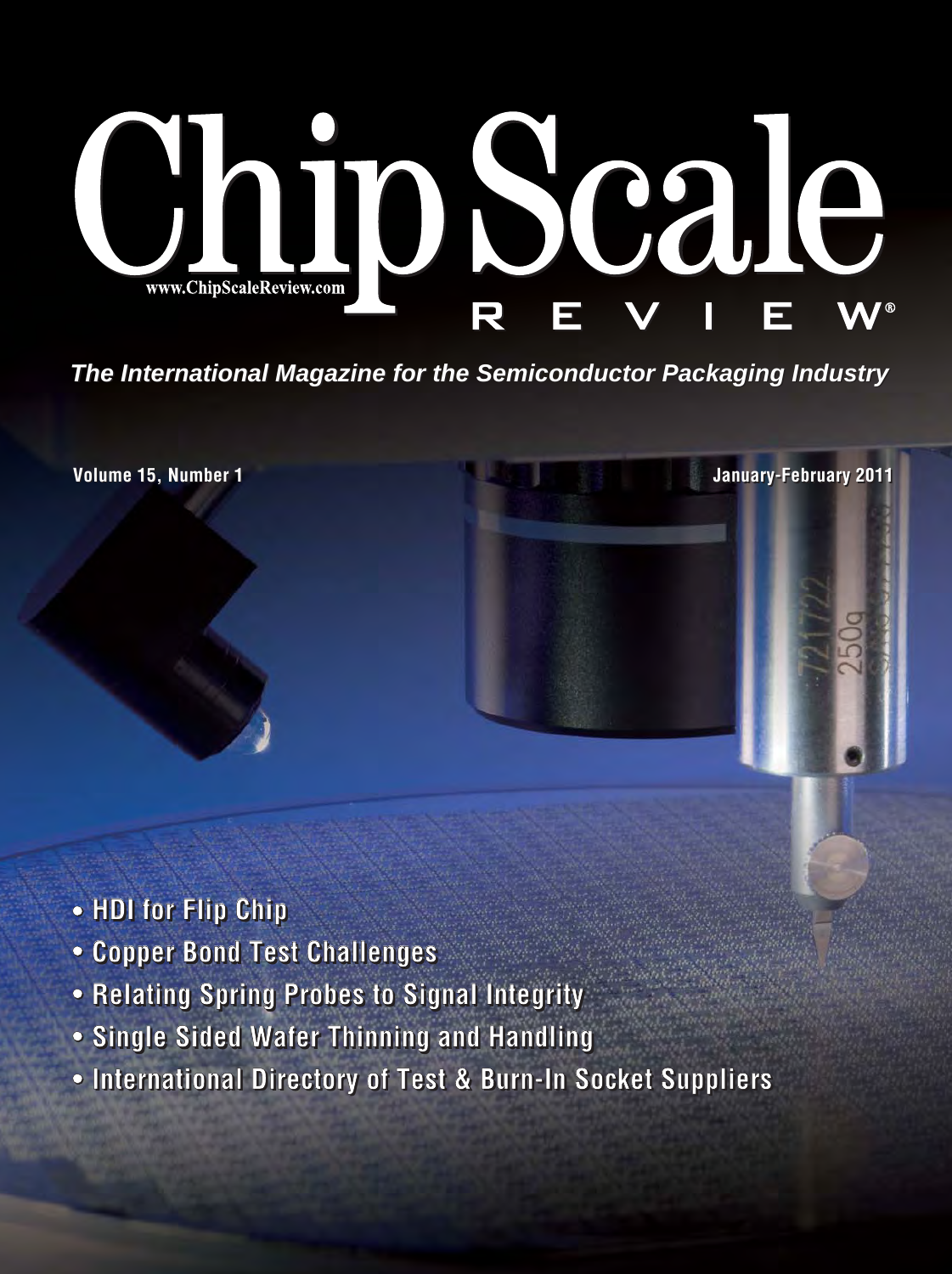## Single Sided Wafer Thinning and Handling

By Ricardo I. Fuentes, Ph.D. [Materials and Technologies, Corp. (MATECH)]

**THE MANU SERVIET A SET AND SET AND SET AND SET AND SET AND SET AND SET AND SET AND SET AND SET AND SET AND SET AND SET AND SET AND SET AND SET AND SET AND SET AND SET AND SET AND SET AND SET AND SET AND SET AND SET AND SE** been written on conventional grinding, polishing, and many methods for bonding a wafer to a carrier for handling, thinning or processing. This article focuses on something different — a novel chemical technology that thins wafers down to 50μm or less, with better uniformity, and at a lower cost than conventional thinning. Additionally, it will also discuss methods of handling thin wafers without carriers of any sort, thus dealing with the inherent issues of wafer distortion, warpage, and extreme fragility.

Wafer thinning can be performed in several ways: 1) by grinding the wafer down (usually to  $100$  to  $150 \mu m$ ), 2) by chemical mechanical polishing, which can bring the wafer thickness down to 50μm or less, 3) by chemical etching, which thins the wafer down and removes the subsurface damage left by grinding and polishing, and 4) by plasma etching. Usually a combination of grinding and one of the other methods is the most practical route to a cost effective thin die solution.

Most thin wafer handling is performed by bonding the wafer to a temporary carrier and thus handling the wafer in much the same way as a conventional thicker wafer. There are, however, applications where, for reasons of yield, economics, process flow, or device performance, it is preferable to handle the wafer without a carrier. It is this latter case that will be addressed here.

### Thinning and Stress Relief

Chemical thinning is a necessary step to eliminate the subsurface damage and relieve the stress that grinding and polishing leave behind. Chemical thinning is also an alternative to polishing (following grinding) as the method to make ultrathin wafers. It has the added benefit of completely eliminating damage or surface features that result in electrically active sites that other technologies may leave

behind, which are deleterious to device performance.<sup>1</sup>

Wet etching involves the interaction between a liquid and a solid substrate and it is often the fastest, most cost-effective way to remove material<sup>2</sup> selectively or across an entire surface, as required in packaging applications and many other steps of semiconductor fabrication.

The demand for denser, lower package heights, higher power requirements, tighter total thickness variation (TTV) specs, and the development of higher-functionality systems-in-a-package (SiP) or systems-ina-foil (SiF) are driving the need for more robust, lower cost, higher yield thinning technologies with no end in sight.3,4,5

When the substrate may be wetted on both sides, immersion is a common choice for etching and thinning. If the substrate may only be exposed to etchants on one side, spin or spray become reasonable candidates, but each has its shortcomings \_ such as radial and transport-induced non-uniformities. Depending on the particular package or device requirements, improved uniformity (in terms of TTV) is often an important consideration; conventional technologies have clear limitations in terms of how much material they can remove while staying within the allowed TTV requirements. These technologies often result in undesirable exposure of the nonprocess side to residual liquid or vapors. This is of particular importance on freestanding wafers.

A novel etching technology\*,provides high uniformity as well as true singlesidedness on large ultrathin substrates. It addresses the main shortcomings of conventional wet processing by providing a consistent and uniform supply of chemicals throughout the liquid-solid interface while making available an orthogonal path for the byproducts, such as gases and vapors. Exposure of every surface element to the same chemical and transport environment makes the process



Figure 1. Schematic representation of the LinearScan process depicting the substrate material being removed by the etching process (held process side down), as well as the orthogonal paths of the reactants and the byproducts. The shaped flow of gas (DynamicConfinement), preventing the encroachment of fluid and vapors onto the non-process side (top), is also shown. Note the removal of material (etching) after the wafer has passed over the fluid meniscus and the different paths the reaction byproducts take to avoid interference with the supply of fresh reactants to the reaction zone. The top view illustrates the wafer being scanned repeatedly in alternating directions, as necessary, over the fluid meniscus showing the narrow reaction zone where thinning is in progress (wafer is being etched from below).

intrinsically uniform (Figure 1). The solid-liquid interface (boundary layer) is not subject to speed gradients, convection, or other transport-related gradients that may cause variations in its thickness and result in a large TTV. The system eliminates virtually all transport-related and centrosymmetrical non-uniformities that plague spin/spray and immersion processes. Figure 2 shows the uniformity of 4", 6" and 8" wafers (as TTV) after the removal of 75μm with this proprietary tool. Substrates are held on their nonprocess side by a side-gripping or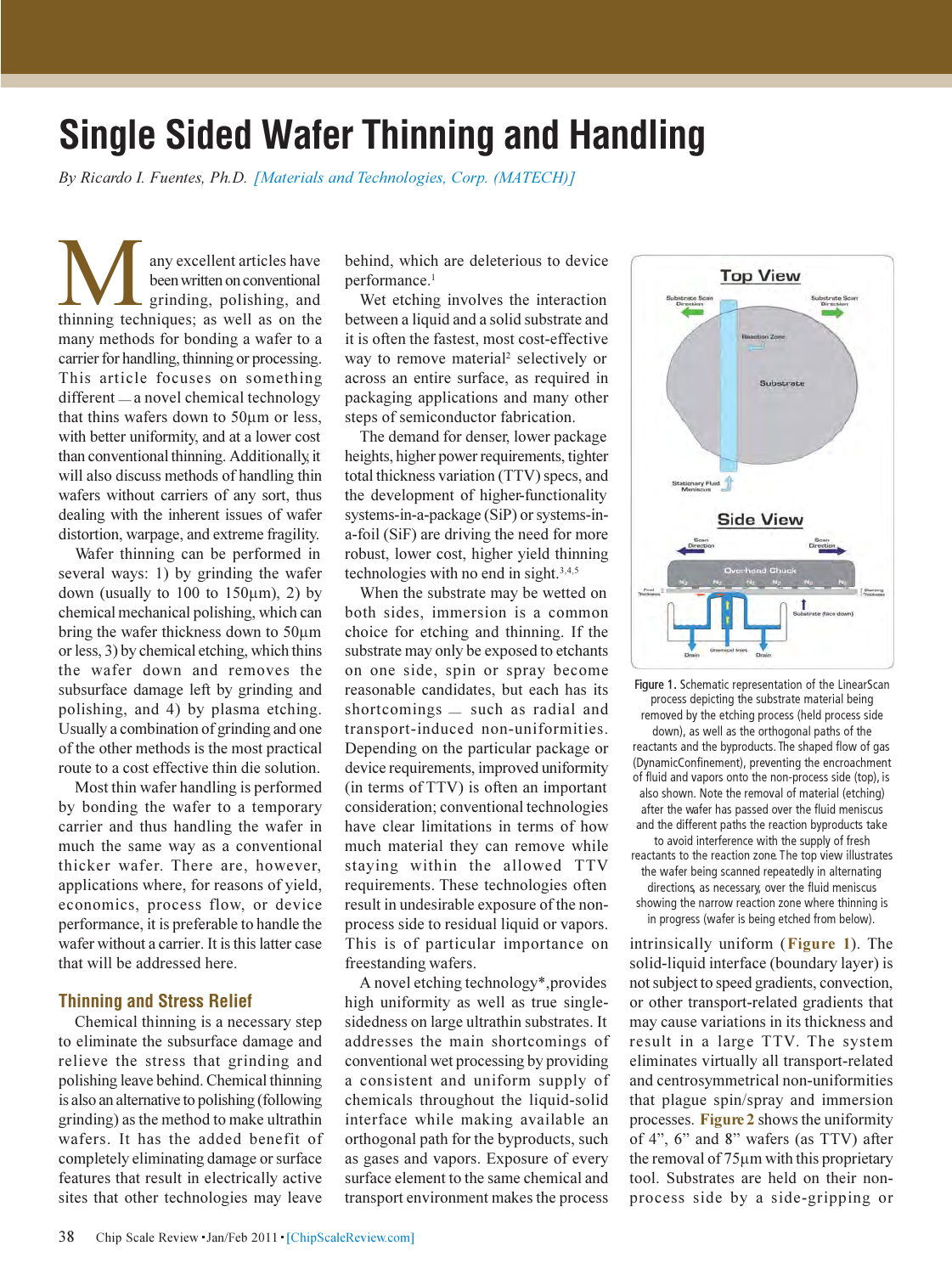

Figure 2. The material removal uniformity (Total Thickness Variation or TTV) typical of the WaveEtch LinearScan thinning process is illustrated above. TTV ranges from  $\pm 1.5 \mu$ m for 4" wafers to  $\pm 2.5$  for 8" wafers after the removal of 75μm to reach a final thickness, in this case, of 112μm.



Figure 3. Image of MATECH's side-contact chuck (CAT chuck). Notice the position of the fingers that have moved out of the way to avoid contact with the etching fluid while the remaining fingers stay in contact with the sides of the thin wafer keeping it within capture range of the fluid pool. The adaptive handling allows the chuck to manage ultrathin, severely distorted wafers while making no contact with the non-process side.

"caterpillar" non-contact chuck (or CAT chuck for its resemblance to the side motion of the namesake insect's legs), while being gently scanned over a narrow pool of etching chemicals. This novel chuck holds the ultrathin wafer by its edge and its legs retract sequentially out of the way as the wafer is scanned over the fluid meniscus, making no contact with the backside (non-process side) of the wafer, while still protecting it from vapor or liquid encroachment (Figure 3).

The reactants enter the reaction zone through the bottom of the pool, while the byproducts exit in a plane parallel to the substrate surface; this delays bath saturation, extends bath life, and ensures a consistent supply of fresh chemicals to the surface. The substrate is not immersed, but merely put in contact with the top of the pool's meniscus, as is also illustrated in Figure 1.

Chemicals and vapors are kept away from the non-process side by a proprietary gas sealing technology\*\* (Figure 1), which forms a gaseous O-ring around the periphery of the substrate to

prevent any liquid or vapor incursion. In this way, the non-process side is not subject to physical or chemical contact, thus eliminating the need for any kind of backside protection, such as resist or tape.

Wafer thinning and stress relief are native applications of this etching technology. Additionally, substrate assemblies  $=$  at any point in the packaging process, and of virtually any thickness, structure, and size — are all compatible with the process.

The final thickness for modern IC device substrates continues to decrease, with 50μm being the current state-of-theart target for many modern devices.<sup>6</sup> Linear scan etching systems are particularly well suited to handle and process very thin substrates. The unique process is carried out with no violent spinning, no need for lateral confinement by pins or other hard devices that may damage the wafer's edge, and no dynamic loading due to high rotational speeds. In the absence of hydrodynamic edge effects, the edges of the wafers are free of sharpness and the formation of "teeth", or other features common in spin/spray etch systems that significantly weaken the substrates.<sup>7</sup>

The chemistries used in linear scan systems do not require surfactants and are used in smaller volumes at lower flow rates, allowing for more efficient chemical usage. Chemicals can be used to a processdictated end-point without regard to surfactant depletion. Together, these features lower chemical usage and its associated purchase and disposal costs, as well as often easing environmental regulatory compliance resulting in overall production and costsof-ownership reduction. Chemical usage reduction can range from approximately 20% to a factor of two or more, depending on the process, method, and tooling used to perform it.

Since all areas are exposed to the same chemical and transport environment, the size and shape of the substrate are largely irrelevant. A process developed for a given substrate geometry can be readily used for other substrate geometries, making product process migration effortless and cost effective. linear scan etching systems naturally accommodate odd, noncircular, thick substrates, and structures larger than 300mm, as well as severely distorted wafers (up to 10 mm off-plane distortion).

For cleaning applications, such as those sometimes required for 3D stacks' low standoff height structures or to remove residual polymer, the chemical process and the rinse steps may be augmented by the application of megasonics. Megasonics alter the behavior of the boundary layer, promote transport to reach crevices in complex or high aspect ratio structures,<sup>8</sup> and speed up the process and rinse steps. The interfacial control allowed by this technology enables unprecedented manipulation of the liquid-solid interface.

Since there is no mechanical contact with the surface of the substrate, linear scan systems are well suited for thinning and stress relief after grinding operations for packaging applications of very thin wafers. The process offers superior uniformity ( $Figure 2$ ) and thus the ability to tune grinding operations for optimum yield, picking up more chemical removal if necessary, while staying within the TTV budget and lowering the cost of the whole operation. The systems can handle the single-sided wet etching of ultrathin wafers  $(\leq 50 \mu m)$  avoiding the risk of punch through due to their uniformity. Intrinsic limits of grinding operations and downstream yield losses (from de-taping or debonding) usually prevent grinding to thicknesses below 150μm. The gentle and uniform nature of linear scan wet processing can easily thin well below 50μm.

### Ultra-thin Wafer Handling

Processes such as temporary bonding, back-grinding, metallization, etching, debonding, and dicing, all may involve some form of thin wafer handling. In general, all of these are carried out by bonding the device wafer to a temporary handle or carrier. The purpose of this operation is to handle the wafer throughout the process as a SEMI standard wafer would be handled, thus allowing use of existing equipment and facilities. To remove adhesive residue (usually by a wet process) and during packaging, the ultrathin wafers have to be detached from their carrier and handled freestanding. It is at this point that issues of breakage (i.e. yield) arise.

In these cases, thin wafers (as thin as 50μm) have to be handled directly. Among the common wafer handling technologies \_ vacuum chucking, gripping, and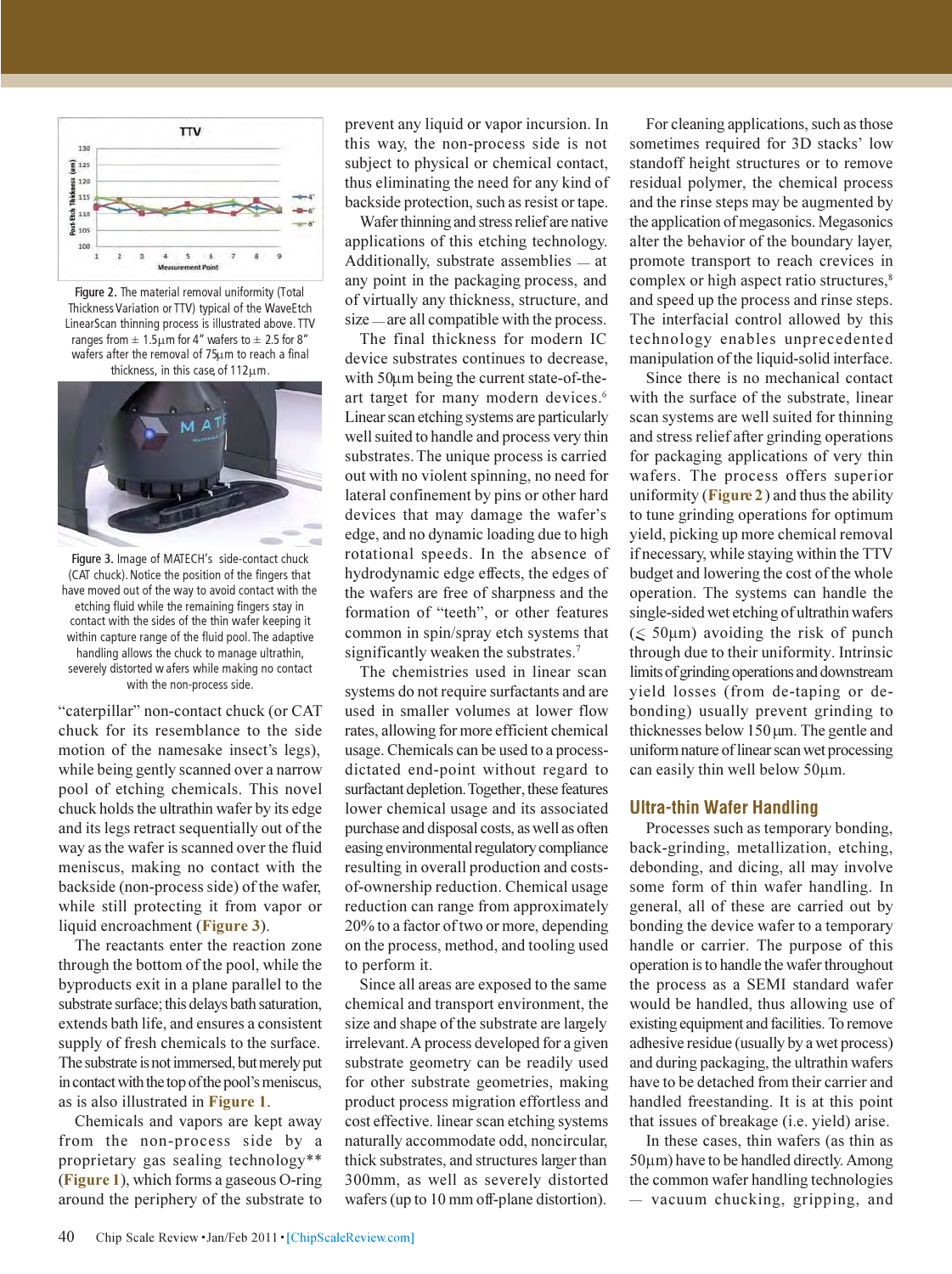

Figure 4. Image showing the large amount of out-ofplane distortion and warpage typical of unsupported ultrathin wafers. In this case approximately 10mm. Notice also the wide slots in the special cassette designed to accommodate said distortion.

Bernoulli \_ the latter is most suitable for ultrathin wafer handling between the cassette and the process station. The system is rugged, reliable and capable of a throughput of over 200wph.

There are two primary challenges in handling ultrathin wafers: distortion and breakage. The deflection of a wafer, in the

absence of added stress, is proportional to the square of its radius and inversely proportional to the third power of its thickness. Figure 4 shows the amount of distortion common in back end of the line (BEOL) freestanding ultrathin wafers. In this case, the distortion is approximately 10mm, compounded by the stress caused by additional layers deposited on them. Any method that will effectively hold and handle them must take this into account.

An end effector\*\*\* specifically designed to handle thin, distorted wafers was used (Figure 5). To planarize the wafer and confine its lateral motion, the end effector has a rim of very small fluoropolymer vacuum pads which make contact in the exclusion zone. This approach to lateral confinement is preferred to other contact methods which may chip or damage the edge of the wafer, resulting in reduced strength or breakage.



Figure 5. Bernoulli end effector effectively and consistently handles unsupported ultrathin wafers, down to 50μm thick. This image shows an 8" end effector used in conjunction with a WaveEtch system equipped with a side-contact CAT chuck. The etching system handles and processes freestanding 6" and 8" ultrathin wafers.

To assist in accommodating the extreme distortion, it is common for the cassette slots to be double-spaced as compared to standard wafer cassettes (Figure 4). Since the wafers can take a shape that is changing and unpredictable, the loaded cassette must be scanned before any wafer is moved out of it on into it. The cassette scanner measures the position of the edges

(continued on Page 53)